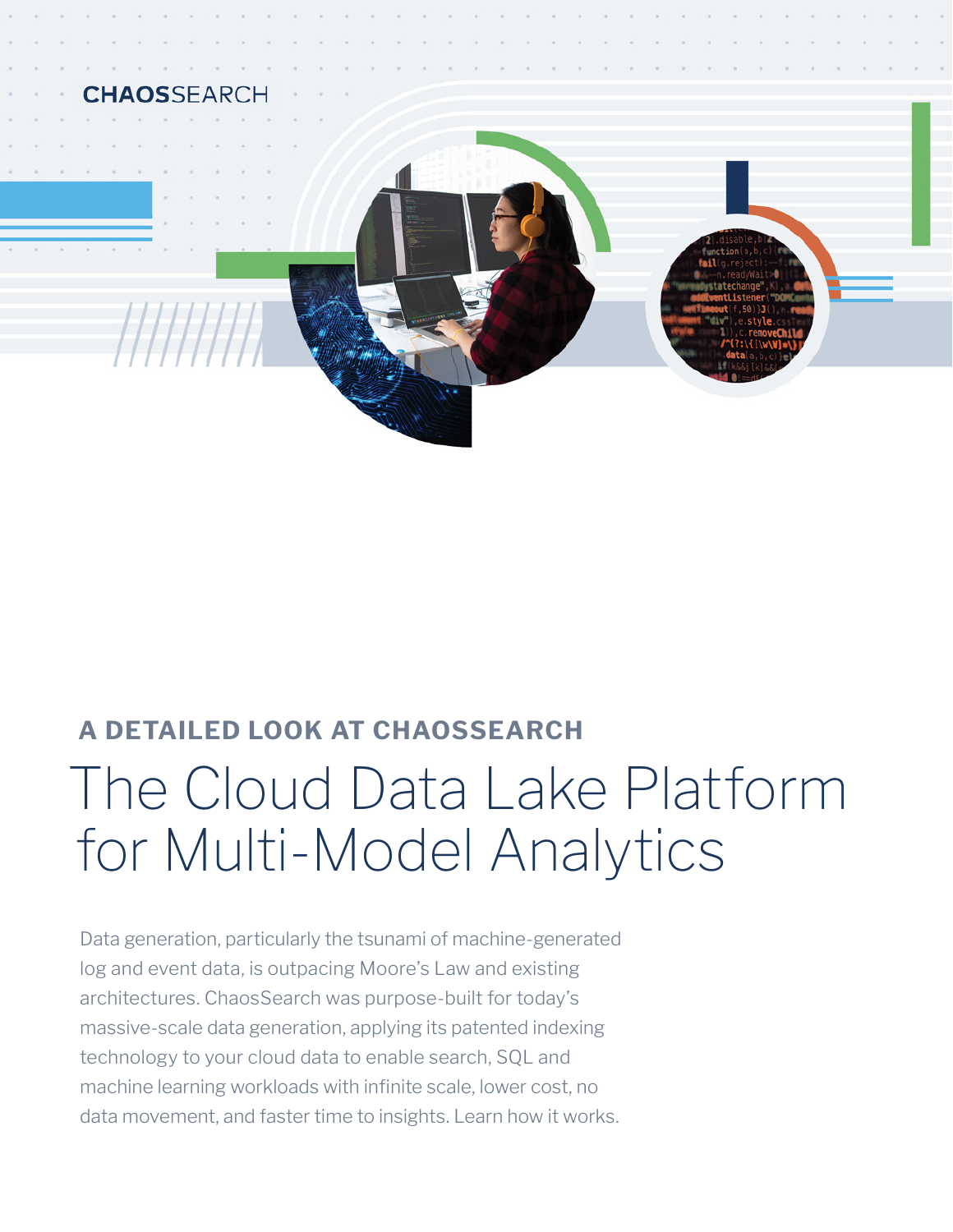#### **CONTENTS**

 $\mathcal{A}$  and  $\mathcal{A}$  are  $\mathcal{A}$  . Then  $\mathcal{A}=\mathcal{A}$  , where  $\mathcal{A}=\mathcal{A}$  ,  $\mathcal{A}=\mathcal{A}$  $\mathcal{A}$  and  $\mathcal{A}$  are  $\mathcal{A}$  and  $\mathcal{A}$  $\mathcal{A}$  and  $\mathcal{A}$  are  $\mathcal{A}$  . Then  $\mathcal{A}=\mathcal{A}=\mathcal{A}=\mathcal{A}=\mathcal{A}=\mathcal{A}$ the contract of the con- $\mathcal{A}=\mathcal{A}=\mathcal{A}=\mathcal{A}=\mathcal{A}=\mathcal{A}$  $\mathcal{L}^{\mathcal{A}}$  ,  $\mathcal{L}^{\mathcal{A}}$  ,  $\mathcal{L}^{\mathcal{A}}$  ,  $\mathcal{L}^{\mathcal{A}}$  ,  $\mathcal{L}^{\mathcal{A}}$ and a state of the  $\mathcal{A}=\mathcal{A}=\mathcal{A}=\mathcal{A}=\mathcal{A}=\mathcal{A}$ and a state of the state and a state of the and a state of the  $\mathcal{L}^{\mathcal{A}}(\mathcal{A})$  ,  $\mathcal{L}^{\mathcal{A}}(\mathcal{A})$  ,  $\mathcal{L}^{\mathcal{A}}(\mathcal{A})$ **Service State**  $\mathcal{A}=\mathcal{A}=\mathcal{A}=\mathcal{A}=\mathcal{A}=\mathcal{A}$ and a state of the and a state of the  $\mathcal{A}=\mathcal{A}=\mathcal{A}=\mathcal{A}=\mathcal{A}=\mathcal{A}$  $\Delta$  ,  $\Delta$  ,  $\Delta$  ,  $\Delta$  ,  $\Delta$  ,  $\Delta$  ,  $\Delta$  $\mathcal{L}^{\mathcal{A}}$  ,  $\mathcal{L}^{\mathcal{A}}$  ,  $\mathcal{L}^{\mathcal{A}}$  ,  $\mathcal{L}^{\mathcal{A}}$  ,  $\mathcal{L}^{\mathcal{A}}$ and a state of the  $\mathcal{L}^{\mathcal{A}}(\mathcal{A})$  ,  $\mathcal{L}^{\mathcal{A}}(\mathcal{A})$  ,  $\mathcal{L}^{\mathcal{A}}(\mathcal{A})$  $\mathcal{A}=\mathcal{A}=\mathcal{A}=\mathcal{A}=\mathcal{A}=\mathcal{A}$  $\mathcal{A}=\mathcal{A}=\mathcal{A}=\mathcal{A}=\mathcal{A}=\mathcal{A}$ and a state of  $\mathcal{L}^{\mathcal{A}}$  ,  $\mathcal{L}^{\mathcal{A}}$  ,  $\mathcal{L}^{\mathcal{A}}$  ,  $\mathcal{L}^{\mathcal{A}}$  ,  $\mathcal{L}^{\mathcal{A}}$  ,  $\mathcal{L}^{\mathcal{A}}$ the contract of the conand a state of the  $\mathcal{A}=\mathcal{A}=\mathcal{A}=\mathcal{A}=\mathcal{A}=\mathcal{A}$  $\mathcal{A}=\mathcal{A}$  , and  $\mathcal{A}=\mathcal{A}$  , and  $\mathcal{L}^{\mathcal{A}}$  ,  $\mathcal{L}^{\mathcal{A}}$  ,  $\mathcal{L}^{\mathcal{A}}$  ,  $\mathcal{L}^{\mathcal{A}}$  ,  $\mathcal{L}^{\mathcal{A}}$ and a state of the  $\mathcal{L}^{\mathcal{A}}$  ,  $\mathcal{L}^{\mathcal{A}}$  ,  $\mathcal{L}^{\mathcal{A}}$  ,  $\mathcal{L}^{\mathcal{A}}$  ,  $\mathcal{L}^{\mathcal{A}}$ the contract of the con- $\mathcal{A}=\mathcal{A}=\mathcal{A}=\mathcal{A}=\mathcal{A}=\mathcal{A}$ and a state of the  $\mathcal{A}=\mathcal{A}=\mathcal{A}=\mathcal{A}=\mathcal{A}=\mathcal{A}$  $\mathcal{A}=\mathcal{A}=\mathcal{A}=\mathcal{A}=\mathcal{A}=\mathcal{A}$ and a state of the  $\mathcal{L}^{\mathcal{A}}$  ,  $\mathcal{L}^{\mathcal{A}}$  ,  $\mathcal{L}^{\mathcal{A}}$  ,  $\mathcal{L}^{\mathcal{A}}$  ,  $\mathcal{L}^{\mathcal{A}}$  $\mathcal{A}=\mathcal{A}=\mathcal{A}=\mathcal{A}=\mathcal{A}=\mathcal{A}$  $\mathcal{A}=\mathcal{A}=\mathcal{A}=\mathcal{A}=\mathcal{A}=\mathcal{A}$ **Contractor** Contractor  $\mathcal{A}=\mathcal{A}=\mathcal{A}=\mathcal{A}=\mathcal{A}=\mathcal{A}$  $\mathcal{A}=\mathcal{A}=\mathcal{A}=\mathcal{A}=\mathcal{A}=\mathcal{A}$  $\mathcal{A}=\mathcal{A}=\mathcal{A}=\mathcal{A}=\mathcal{A}=\mathcal{A}$ and a state of the  $\mathcal{L}^{\mathcal{A}}(\mathcal{A})$  ,  $\mathcal{L}^{\mathcal{A}}(\mathcal{A})$  ,  $\mathcal{L}^{\mathcal{A}}(\mathcal{A})$ **Service State**  $\mathcal{A}=\mathcal{A}=\mathcal{A}=\mathcal{A}=\mathcal{A}=\mathcal{A}$  $\mathcal{A}=\mathcal{A}=\mathcal{A}=\mathcal{A}=\mathcal{A}=\mathcal{A}$  $\mathcal{A}=\mathcal{A}=\mathcal{A}=\mathcal{A}=\mathcal{A}=\mathcal{A}$  $\mathcal{A}=\mathcal{A}=\mathcal{A}=\mathcal{A}=\mathcal{A}=\mathcal{A}$ and a state of the  $\mathcal{L}^{\mathcal{A}}$  ,  $\mathcal{L}^{\mathcal{A}}$  ,  $\mathcal{L}^{\mathcal{A}}$  ,  $\mathcal{L}^{\mathcal{A}}$  ,  $\mathcal{L}^{\mathcal{A}}$  $\mathcal{A}=\mathcal{A}=\mathcal{A}=\mathcal{A}=\mathcal{A}=\mathcal{A}$  $\mathcal{L}^{\mathcal{A}}(\mathcal{A})$  ,  $\mathcal{L}^{\mathcal{A}}(\mathcal{A})$  ,  $\mathcal{L}^{\mathcal{A}}(\mathcal{A})$ and a series of  $\mathcal{A}=\mathcal{A}=\mathcal{A}=\mathcal{A}=\mathcal{A}=\mathcal{A}$  $\mathcal{A}=\mathcal{A}=\mathcal{A}=\mathcal{A}=\mathcal{A}=\mathcal{A}$ and a state of the  $\mathcal{L}^{\mathcal{A}}$  ,  $\mathcal{L}^{\mathcal{A}}$  ,  $\mathcal{L}^{\mathcal{A}}$  ,  $\mathcal{L}^{\mathcal{A}}$  ,  $\mathcal{L}^{\mathcal{A}}$  $\mathcal{A}=\mathcal{A}=\mathcal{A}=\mathcal{A}=\mathcal{A}=\mathcal{A}$  $\Delta\phi$  ,  $\Delta\phi$  ,  $\Delta\phi$  ,  $\Delta\phi$  ,  $\Delta\phi$ **Service Control**  $\mathcal{L}^{\mathcal{A}}(\mathcal{A})$  ,  $\mathcal{L}^{\mathcal{A}}(\mathcal{A})$  ,  $\mathcal{L}^{\mathcal{A}}(\mathcal{A})$ and a state of the  $\mathcal{A}=\mathcal{A}=\mathcal{A}=\mathcal{A}=\mathcal{A}=\mathcal{A}$ and a straight  $\mathcal{A}=\mathcal{A}=\mathcal{A}=\mathcal{A}=\mathcal{A}=\mathcal{A}$  $\mathcal{A}=\mathcal{A}=\mathcal{A}=\mathcal{A}=\mathcal{A}=\mathcal{A}$ and the company  $\mathcal{A}=\mathcal{A}=\mathcal{A}=\mathcal{A}=\mathcal{A}=\mathcal{A}$  $\mathcal{A}=\mathcal{A}$  , and  $\mathcal{A}=\mathcal{A}$  , and  $\mathcal{L}^{\mathcal{A}}$  ,  $\mathcal{L}^{\mathcal{A}}$  ,  $\mathcal{L}^{\mathcal{A}}$  ,  $\mathcal{L}^{\mathcal{A}}$  ,  $\mathcal{L}^{\mathcal{A}}$ and a state of the  $\mathcal{L}^{\mathcal{A}}(\mathcal{A})$  ,  $\mathcal{L}^{\mathcal{A}}(\mathcal{A})$  ,  $\mathcal{L}^{\mathcal{A}}(\mathcal{A})$  $\alpha$  ,  $\alpha$  ,  $\alpha$  ,  $\alpha$  ,  $\alpha$  ,  $\alpha$  $\mathcal{A}=\mathcal{A}=\mathcal{A}=\mathcal{A}=\mathcal{A}=\mathcal{A}$  $\Delta$  ,  $\Delta$  ,  $\Delta$  ,  $\Delta$  ,  $\Delta$  ,  $\Delta$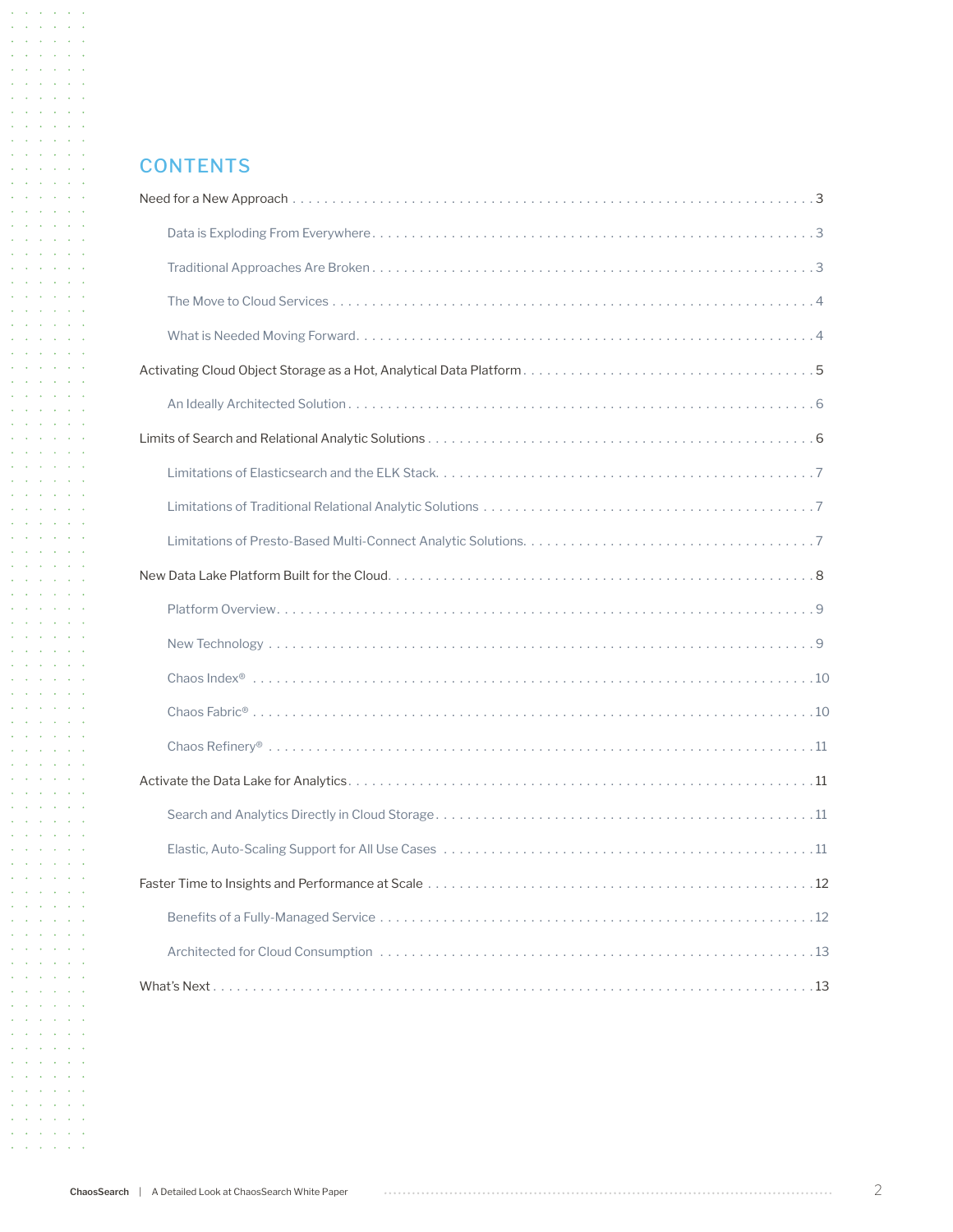# NEED FOR A NEW APPROACH

If a business is not data driven today, it is striving to become so. Data is the lifeblood of every organization and data scientists, business analysts, and end users rely on fast access to data to successfully perform their jobs.

Data lakes promised low cost, efficient storage and on-demand access to data. However, due to the countless number of data formats and myriad analytical tools in use, Data Operations (DataOps) and Data Engineering teams spend all their time extracting, transforming, and loading (ETL) data into different analytics platforms before the data consumer can run a single query. The data lake becomes a costly data swamp with a mess of data pipelines moving data in and out and among different analytics platforms. The result is data being duplicated, data compliance mandates being violated, and users waiting weeks or months for data to be made available. Not to mention valuable engineering resources bogged down managing a complex infrastructure and pipelines rather than contributing to innovation.

The pain is felt most acutely today with the tsunami of machine generated log and event data, which is outpacing Moore's Law and existing computer science and architectures. Consider SaaS companies, born in the cloud, that must monitor hundreds of gigabytes to multiple petabytes of system, network, and application log data every day. If data is "only" stockpiled, and at worse thrown away, valuable insights are lost—both from an operational and business perspective. As a result, organizations cannot keep environments up and running, mitigate persistent security threats, or improve customer experience.

Conventional data analytics solutions are based on technology that, at its core, is decades old. They were designed before widespread cloud adoption and when data volumes were smaller, data sources were simpler, and the number of active users requiring analytical access were few. However, to meet the demands and opportunities of today and tomorrow, storage and analytics will need to fundamentally change.

#### **Data is Exploding From Everywhere**

It used to be that data was primarily created from internal sources (i.e. CRM and Database systems), in a structured format, and at predictable volumes. Today, with the advent of mobile, cloud, and microservices—data is coming from a vast and rapidly changing array of sources, including operating systems, cloud services, applications, and mobile devices. It arrives in structured, unstructured, and semi—structured formats such as CSV, LOG and JSON, at highly variable and growing rates and volumes.

#### **Traditional Approaches Are Broken**

Due to this explosion in both data size and complexity, today's data analytics solutions struggle to maintain a balance between scale and cost. One popular solution is the open source ELK Stack (Elasticsearch, Logstash, and Kibana). It's easy to get started, but quickly becomes too complex, too labor intensive, and too costly as data volumes and sources grow. Managing such environment expansion, with all the operating systems, applications, and security provisioning, configuration and upgrades—quickly becomes a maintenance nightmare. And do not forget that scale requires load balancing, high availability, and redundancy; each aspect necessary for an enterprise-level production analytics solution.

And at the same time, "big data" offerings such as Hadoop failed to provide a legitimate alternative. The idea that analytics would be as simple as streaming raw data into a Hadoop data lake not only failed, but coined the term, data swamp. Such solutions were not designed for efficient, fast, and cost-effective data analytic access. They require difficult-to-find skill sets where each use-case and workload typically has a homegrown, "schema on read" design pattern. And if Hadoop was not the primary analytic platform, but a lake repository, it was often used to run ETL workloads into purpose-built, siloed warehousing solutions.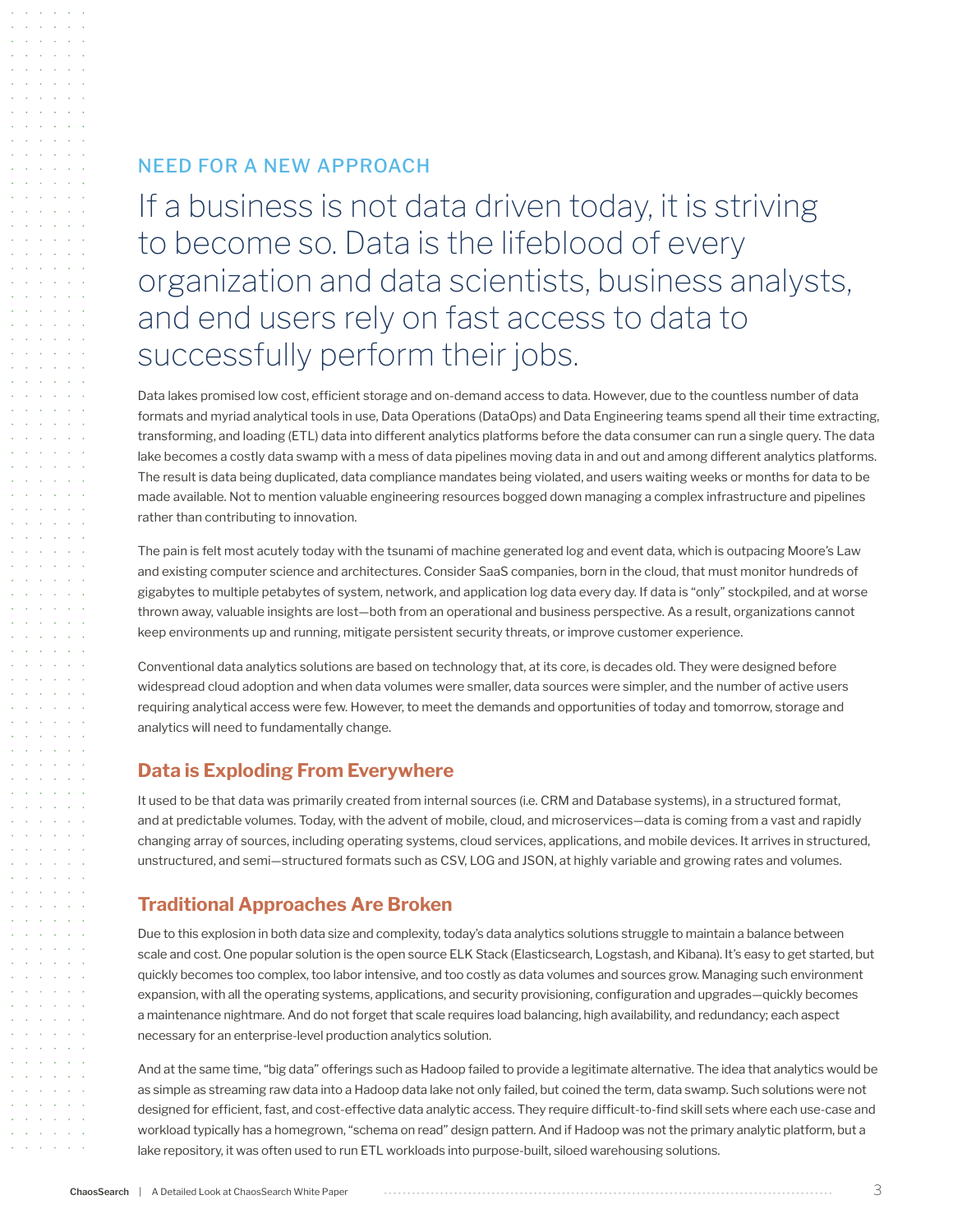

#### **The Move to Cloud Services**

Cloud computing is also exploding. Cloud platforms and applications are proliferating across enterprises and startups alike, serving as the IT infrastructure driving new digital businesses. The cloud wasn't even conceived of when traditional data analysis solutions were designed. Consequently, they weren't built to take advantage of the unlimited scale and capabilities of new services, like cloud object storage.

#### **What is Needed Moving Forward**

Access to data for analysis should not break the bank. And as indicated, it's now the lifeblood of business, fueling the new information age. However, with this need to grow based on more and more data, most organizations need dynamic, scalable, and efficient data analytic infrastructure, where new workloads can simply be added with one click, and payable as a subscription cloud service—as opposed to an expensive, fixed, capital investment.

# If With ChaosSearch, we are able to use<br>a singular solution for our various logs<br>without the hassle of managing the<br>logging tools as well" a singular solution for our various logs without the hassle of managing the logging tools as well."

**Joel Snook**

Director of DevOps Engineering at Blackboard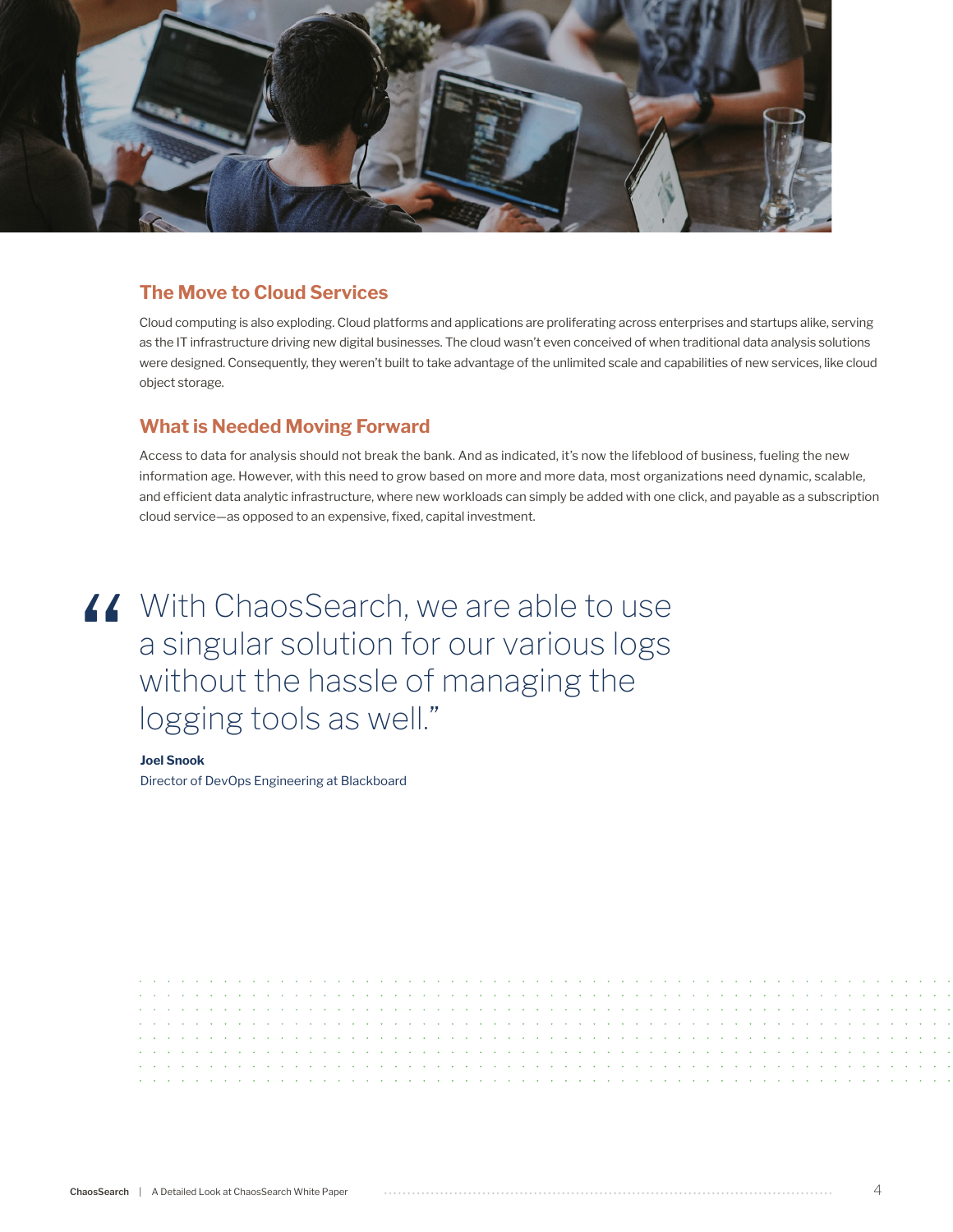# ACTIVATING CLOUD OBJECT STORAGE AS A HOT, ANALYTICAL DATA PLATFORM

Current limitations and challenges cannot be fixed by simply tweaking legacy architectures with new capabilities or simply re-written to support the cloud. These architectures are fundamentally inadequate to cost effectively address the diverse and growing needs of today's software-driven businesses. To address these shortcomings, a complete redesign is needed; a reimagination of a data access architecture via new computer science. The ideal solution would start with the best of cloud services—performance, security, known tooling, and APIs—but with the advantage and benefits of new thinking, producing disruptive pricing, and a flexible "pay-as-you-go" service.



ChaosSearch can easily handle terabytes of data from any data source

ä,  $\Delta$  $\sim$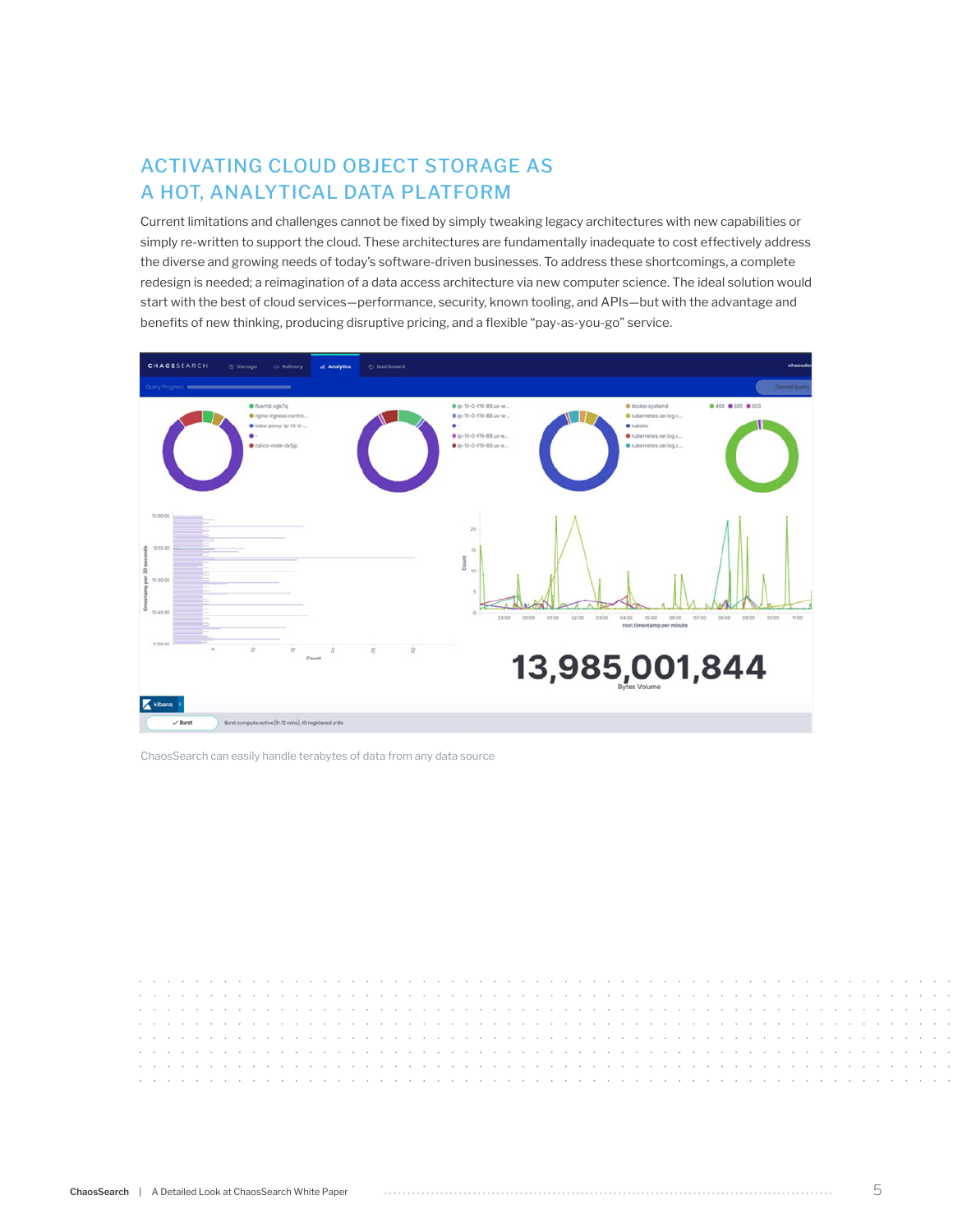### **An Ideally Architected Solution Would Support the Following**

**Based entirely on cloud object storage:** Cloud storage is built for scale. It is "home base" for keeping up with the mountain of data you need to store. The ideal solution would be able to run search and relational analytics directly in place within your own cloud storage—no data movement or physical transformation.

**Delivered as a fully managed SaaS:** Infrastructure would be completely delivered and managed as a cloud service so that users can focus on getting value out of data without running a database and all the complexities associated with it at scale.

**Support all data types and sources:** Automatically model and normalize all types of data regardless of type or source, and support data cleaning and transformations directly within cloud storage, without having to move data back and forth between multiple systems.

**Work with popular tooling & APIs:** Support search and relational analytics on a unified representation, integrated with popular interfaces like Elasticsearch and SQL/JDBC, and known visualization tooling such as Kibana, Grafana, Tableau, and Looker.

**Instantly add workloads on the fly:** Have an auto-scaling architecture that instantly scales up or down without service disruption, regardless of use case or data volume.

**Available as a subscription service:** Delivered as a pay-as-you-go data platform service. The flexibility of a subscriptionbased offering that allows businesses to consume and analyze data when they need it, without the constraints of forced volume/performance limits or legacy annual "data plans".

An ideally architected solution as described above eliminates all the hard work and high cost of managing a complex infrastructure, eliminates cost vs. data retention trade offs, and simplifies data access so you get faster and better insights at any scale.

# LIMITS OF SEARCH AND RELATIONAL ANALYTIC SOLUTIONS

Traditional search and relational analytic solutions are based on legacy thinking and technology—designed as siloed systems, not as a cloud service; designed around block storage, not cloud object storage. And even if they have been retrofitted to run within cloud environments, where separating storage from compute is common, they are still leveraging legacy computer science algorithms and data structures.

The issues with these 25+ year old algorithms and data structures is the representation used to make databases fast. To make things fast, databases index each aspect of the raw data source. However, to make all aspects accessible and fast, databases will over-index. The more indices are utilized for speed, the more storage, network, memory, and compute are required to process them. And at some point, over-indexing actually causes performance cliffs. All of which force data and associated databases to be partitioned into separate (but connected) silos.

As just stated, these limitations are a direct result of how and where data is stored, not a result of the actual interfaces used to access it. For example, the Elasticsearch API, with ELK Kibana visualization, is a very simple and powerful interface. But to reiterate, these limits are associated with scaling and managing an ELK cluster. This goes double for relational systems. SQL/JDBC dialects have stood the test of time and are making a resurgence in recent years.



Traditional shared everything architectures are fixed and limited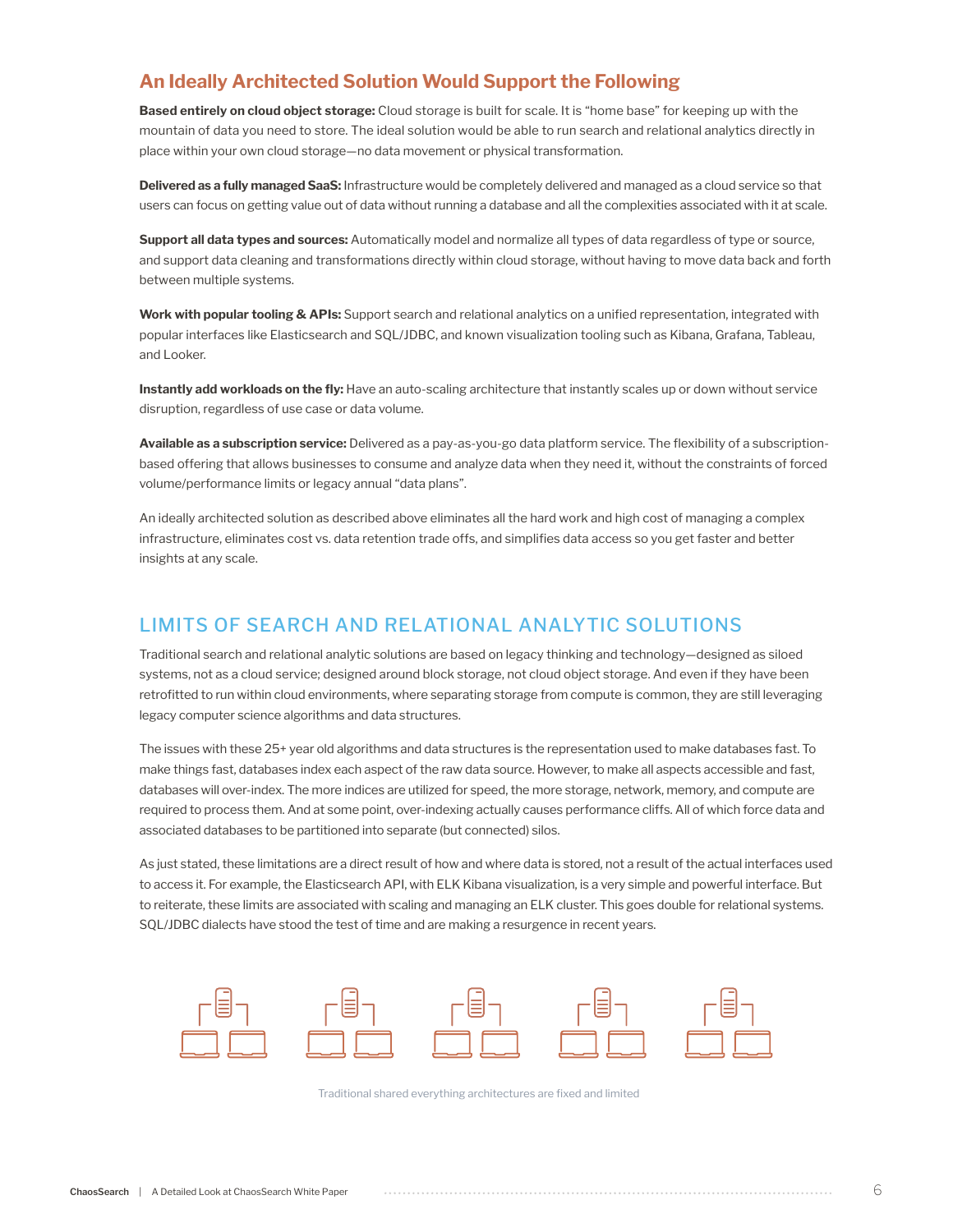### **Limitations of Elasticsearch and the ELK stack**

The Elasticsearch database was innovative in many respects when it was first released in 2010. Its REST-based JSON interface, as well as its search and analytic capabilities at scale, were trailblazing. However, these capabilities have limitations; a result of the index technology used to support them. Elasticsearch was written in Java and uses Lucene (inverted-index) as its core technology. The issue lies in how Lucene, as a database index, scales. Though inverted indices uniquely support the full suite of text search capabilities, they have a significant achilles heel. To support fast search/ analytics over the entire dataset, the Lucene index can become extremely large. For instance, it is common that a fully indexed source can be 2x to 5x the size of the raw data source. This results in more sharding where time, cost, and complexity increase rapidly.

#### **Limitations of Traditional Relational Analytic Solutions**

Relational databases have been around for decades and are extremely successful. They have gone through many iterations over the years—from the first transactional systems, to warehousing, to hybrid transnational analytic processing (HTAP), to today's cloud-orientations. However, each has the same limitations as Elasticsearch. In the case of relational systems, most utilize B+Tree based indexing (or some derivation thereof). And like Lucene, were designed to specifically run on block storage. Relational indexes do not suffer as much when it comes down to storage requirements when over-indexing. However, it does show worse with respect to the over index performance cliff. All of which results in traditional sharding techniques and the associated cost, time, complexity headaches.

#### **Limitations of Presto-Based Multi-Connect Analytic Solutions**

There is a new kid on the block when it comes to data analytics. Instead of moving data into a centralized solution, multiconnect database engines have recently become popular. For instance, the open source Presto engine (developed by Facebook) has answered the problem of data movement and scaling. Facebook for years used siloed MySQL sharded databases to build out their social media empire. Presto was an improvement over existing distributed query techniques, as well as the problems with their Hadoop clusters. However, multi-connect is not an actual database with transactional aspects, it is a distributed query engine (read focused); designed for discovery, not hard core warehouse analytics or, for that matter, text search (which it does not have). Presto-based solutions have all the trappings of a relational database, and in some respects, are even more complicated to set up and manage. It is common to create tons of materialized views to increase performance since a query is as slow as the slowest endpoint.

If ChaosSearch powers our enterprise<br>
log analytics and is a critical piece of<br>
the infrastructure for processing tens<br>
of terabytes per day of our customer log analytics and is a critical piece of the infrastructure for processing tens of terabytes per day of our customers' log data. We've been very pleased with the performance, reliability and cost of ChaosSearch. "

#### **Josh Bosquez**

Chief Technology Officer at Armor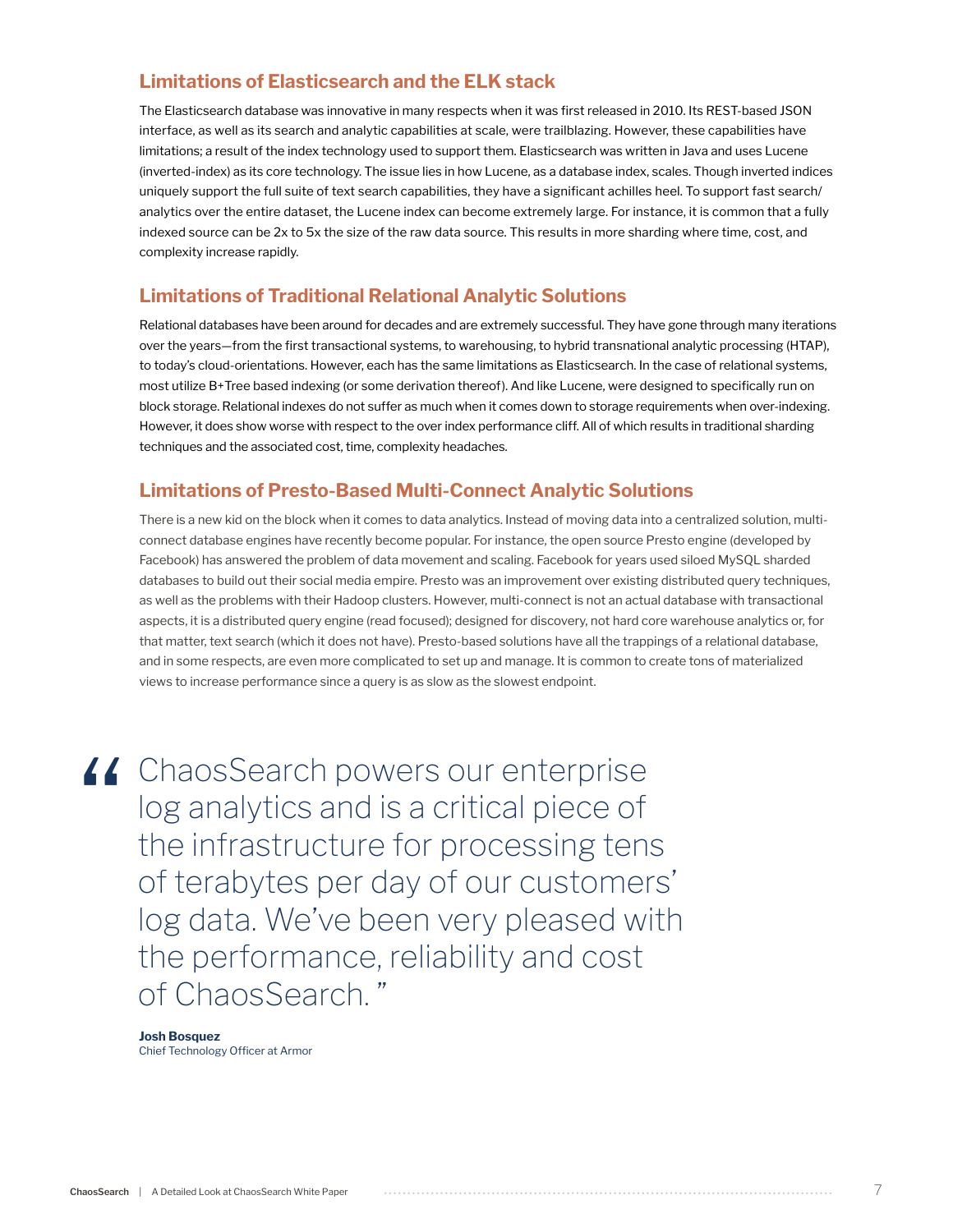# NEW DATA LAKE PLATFORM BUILT FOR THE CLOUD

At ChaosSearch, as we considered the limitations of existing systems, we envisioned that cloud storage would be the key foundation for a simple, scalable, and cost efficient analytic data lake engine to offer search and relational analytic capabilities. Cloud object storage like Amazon S3 and Google Cloud Storage (GCS) offers near-infinite scalability, is secure, global, and designed for (11 9's) durability. Cloud object storage stores data for millions of applications for companies around the world. It is an ideal foundational platform for building a next-generation big data analytics solution.

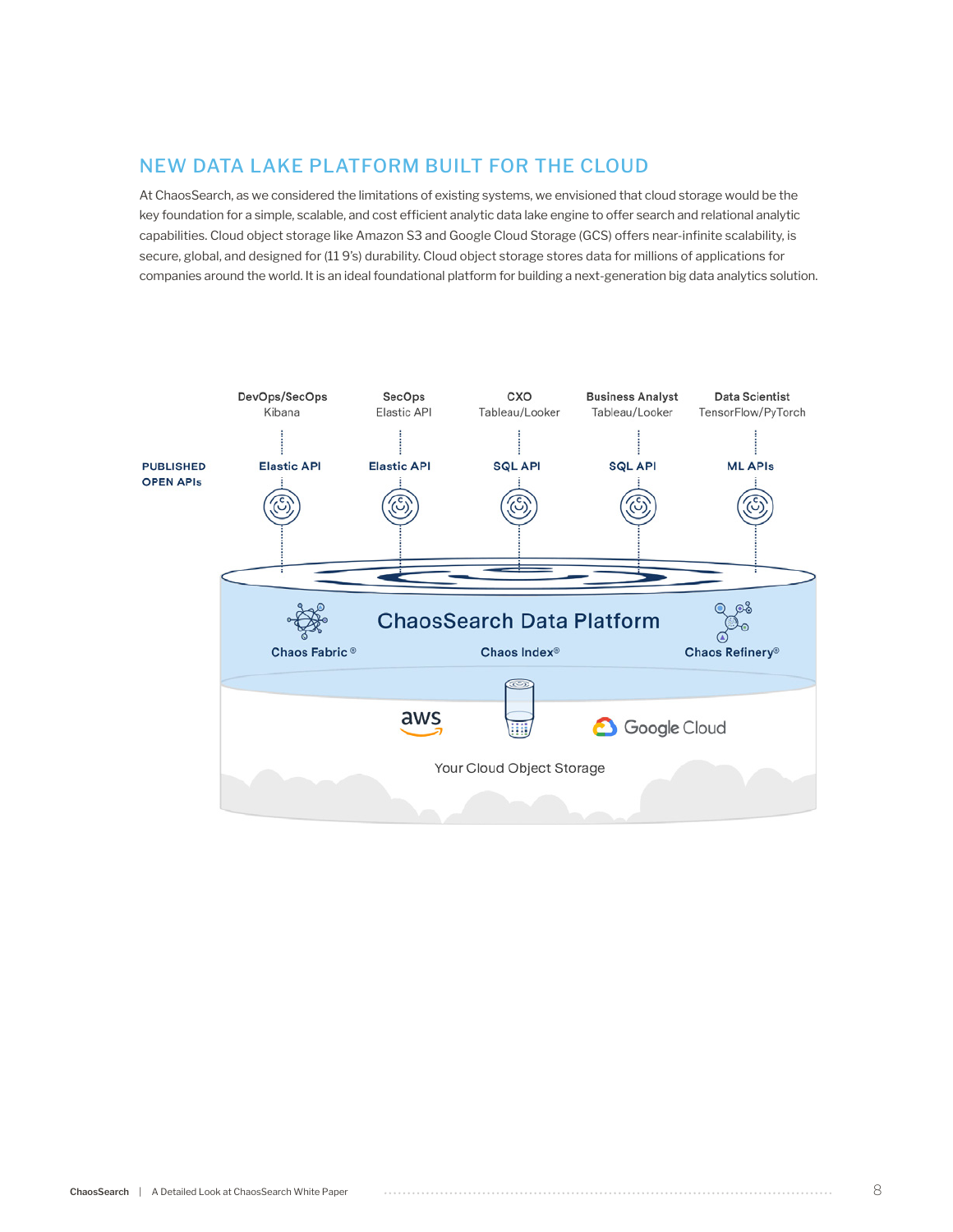# **Platform Overview**

 The ChaosSearch Data Lake Platform connects to and indexes data within a customer's cloud storage environment, enabling search, SQL and machine learning workloads with infinite scale, lower cost, no data movement, and faster time to insights. ChaosSearch activates your cloud object storage to become a hot, analytical data lake.

The design is based on new index technologies and an intelligent data fabric, leveraging two core cloud components:



#### **Storage**

Pure cloud object storage is where all data persists, managed and accessed. There is zero local storage used such as HDD or SSD.



#### **Compute**

Quorum of independent cloud compute resources that dynamically executes tasks like data discovery, indexing, searches, and queries.

The platform and associated services are designed to deliver simple, scalable, and inexpensive analytic access to cloud storage as well as information about it. This includes what, when, and how much data was stored. All of which enables you to search, query, and visualize data. The ChaosSearch difference is simple: Eliminate all the moving parts and challenges inherent in traditional text search and relational systems and make management easier. The mission is to streamline and automate the process and dramatically reduce the cost to store, index, search, and/or query data.

To achieve this, we first selected cloud storage platforms that are simple, scalable, and extremely cost effective: Amazon Web Service (AWS) S3 and Google Cloud Storage (GCS) (with plans to extend to Microsoft Azure Blob Storage). Next, we reinvented indexing and delivered a powerful alternative to traditional inverted (Lucene) and Columnar (Parquet) approaches. We created Chaos Index® (and its associated Chaos Fabric® )—a new distributed database that discovers, normalizes, and indexes data without human intervention. Chaos Index uniquely supports both text search and relational queries. It is optimized for cloud storage accessed over a serverless (separation of storage from compute) computational fabric. The initial focus and use case of the platform is the analysis of live and historical log and event data.

A fully managed service, the platform allows organizations to easily store, search, query, and visualize gigabytes to petabytes of data within their own cloud object storage. The platform automates the cataloging and indexing of data. With both Elasticsearch and SQL/JDBC APIs, ChaosSearch facilitates data hunting and trend analysis over large datasets by uniquely combining both text and relational analytics with popular visualization tooling.

#### **New Technology**

ChaosSearch consists of three central components: Chaos Index, Chaos Fabric, and Chaos Refinery. Chaos Index and Chaos Fabric work hand-in-hand, where Chaos Index enables new thinking and possibilities within the distributed computational Chaos Fabric. The Chaos Refinery allows users to virtually clean, prepare, and transform data directly within ChaosSearch with no ETL or data movement.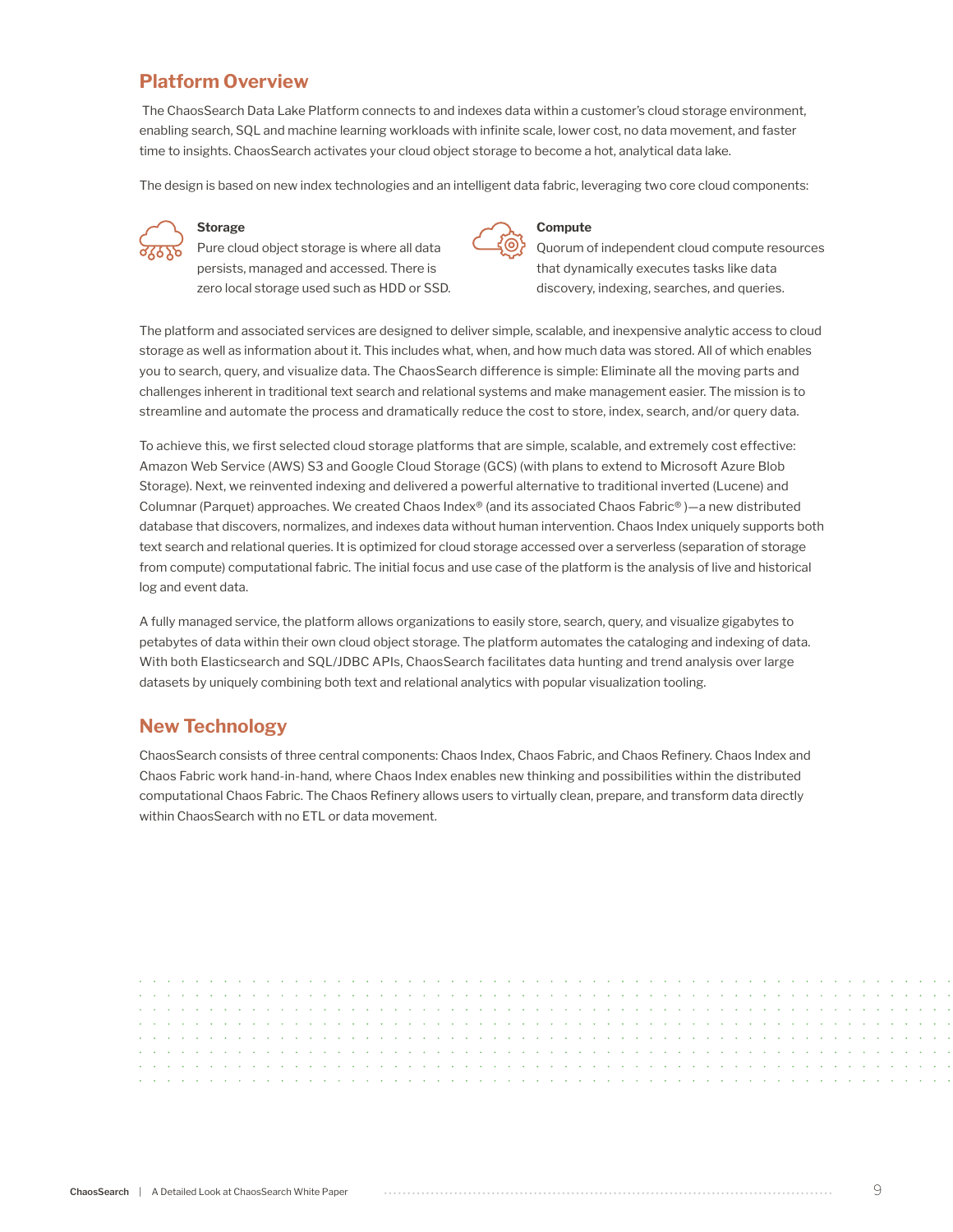#### **Chaos Index®**

Chaos Index was conceived to address several major challenges associated with large scale data analytics. Any one of these challenges could be solved in isolation. However, the ability to address the issues simultaneously by leveraging one core technology was the driving principle.

#### **Specifically, Chaos Index delivers:**

- Index "all" data and "any" type of source
- Up to 95% compression at high performance
- Built-in auto normalization and transformation
- Built-in metadata and stats for optimal query planning
- Parallelizable execution model based on share nothing design
- Natively supports text search, relational queries, and machine learning
- ChaosSearch JSON Flex capability allows organizations to store all their JSON content and analyze it as if structured at different permutations and nested levels. Customers can use the Chaos Refinery to expand and explore all JSON data virtually and instantly on the fly, regardless of size or query structure.



Data indexed by ChaosSeach is compressed up to 95%

A key component of the ChaosSearch platform is the ability for Chaos Index to reduce the size of information while still fully indexing it. The ability to compress raw data sources beyond what has previously been achieved means there is significantly less storage, network, and compute resources required to back it. However, size was not the only metric designed into the Chaos Index. Speed to compress and decompress was a major aspect as well. In the case of Chaos Index, it provides compression ratios upward or greater than Gzip, with the speed of Google's Snappy compression algorithm.

#### **Chaos Fabric®**

Chaos Fabric is based on a containerized Scala/Akka distributed architecture, oriented around Chaos Index capabilities. The Chaos Fabric is a resilient and elastic distributed actor model for orchestrating Chaos Index indexing, search, and queries. Key components include:

#### **Key components include:**

- Cost analysis metrics for distributed scheduling
- Elastic execution based on workload scheduling
- Built-in intelligent query planning and optimization
- Built-in back pressure throttling from API to/from Amazon S3
- Module front end to support multiple interfaces/APIs



Cloud storage, compute and service layers are separate but integrated.

ChaosSearch intelligently brings together the storage, compute and services layers, delivering the resources needed exactly when they are needed. And since the system is based on cloud storage, users don't need to worry about data replication, scaling, and availability. ChaosSearch automatically indexes and stores data directly within your own Amazon S3, structured in Chaos Index's universal format that supports both text search and relational analytics.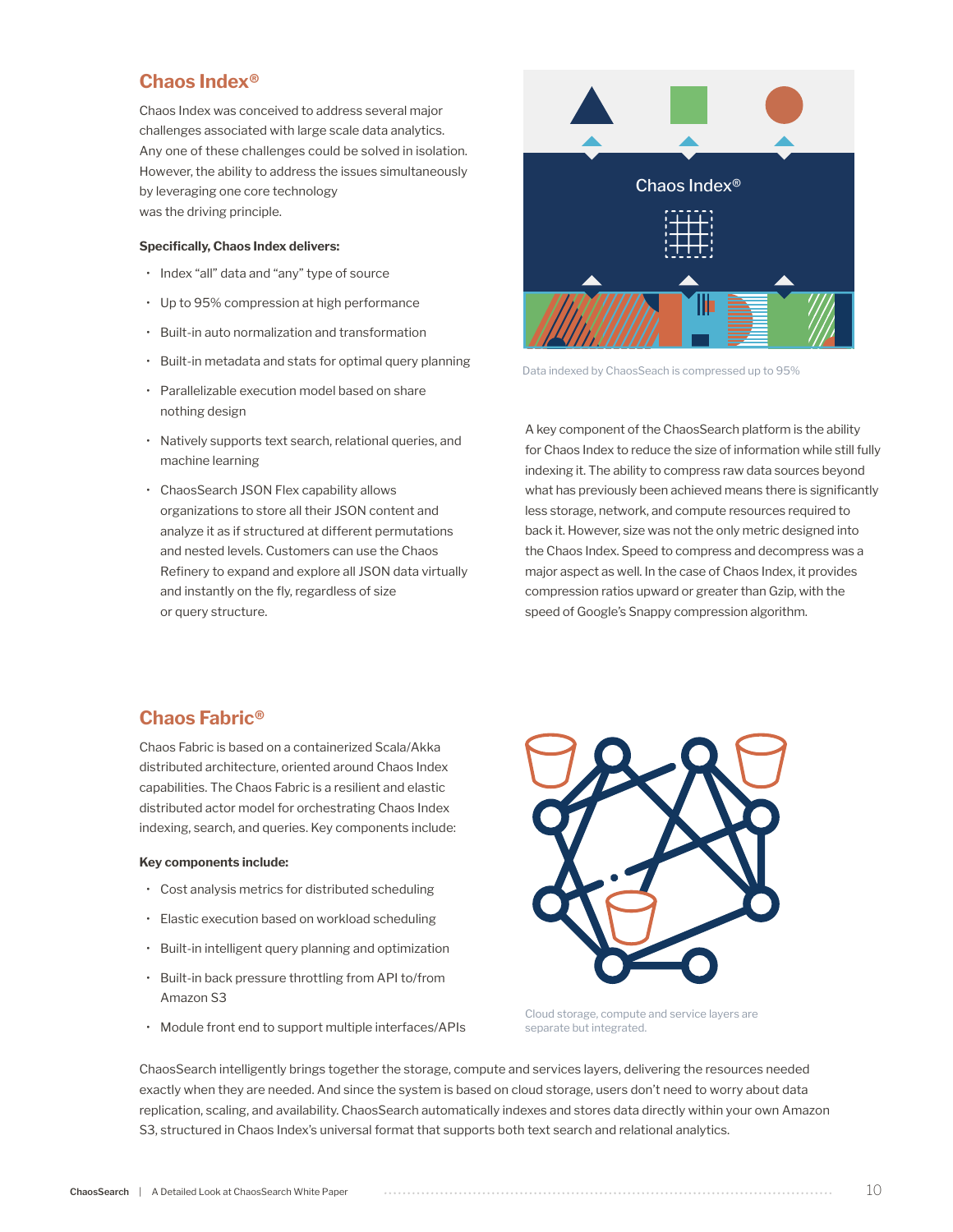#### **Chaos Refinery®**

The Chaos Refinery is an in-app tool that transforms data virtually and instantly. Users publish how they want to consume and interact with data leveraging the Chaos Refinery wizard. Users can clean, prepare, and transform data directly within ChaosSearch. They can programmatically and dynamically change schema and associated data on the fly, as well as visually interact with information as needed, without the cost or complexity of additional services. The Chaos Refinery allows users to dynamically join multiple indexed data sources into one logical view to be accessed as index-patterns via Elasticsearch API, and/or tables via SQL/JDBC.

# ACTIVATE THE DATA LAKE FOR ANALYTICS

#### **Search and Analytics Directly in Cloud Storage**

The simplicity of streamlining data into a lake is a powerful concept. ChaosSearch transforms data lakes into an intelligent analytic data platform. ChaosSearch built a service that allows you to store, search, and query data directly within your own cloud storage. That is a sharp contrast from current solutions, which are typically optimized for a single type of interface, forcing you to create silos for different data or use cases.

ChaosSearch took a novel, different approach, designing a data lake analytics engine that can store and process diverse types of data in a single solution without compromising flexibility or performance. ChaosSearch's approach automates each aspect of the data journey, allowing workloads to be added within minutes, not weeks or months.

#### **Elastic, Auto-Scaling Support for All Use Cases**

Conventional solutions are difficult and expensive to scale quickly, where larger environments require more maintenance. This forces businesses to invest up front in either capacity or move to a managed service with prebought annual data plans.

ChaosSearch is a different approach with a different architecture. Its ability to dynamically scale is a core tenet. ChaosSearch can expand and contract compute resources at any time, based on workloads. With one click, it is easy to add multi-terabyte use-cases without service interruption, and without worrying about upfront capital costs or availability of data engineers and database administrators.

**New Workloads:** New workloads can be increased or decreased at any time. Unlike traditional architectures where the ratio between storage and compute is a fixed formula, with ChaosSearch the relationship between storage and compute is dynamic. And since it's backed by cloud storage, this makes it possible to store indexed data at the lowest cost possible and with unlimited retention.

**No Data Movement:** ChaosSearch interacts directly with cloud object storage. There is no local storage leveraged. The ChaosSearch index technology and architecture allows for fast performance to cloud object storage. All transformation of data is dynamic and late materialized.

**Dynamic Compute:** Compute resources used for indexing data and query processing scale up or down on-the-fly as data volumes ebb and flow. And since cloud storage and compute resources are decoupled, adding or deleting compute resources does not require you to repartition data.

**Query Performance:** Traditional solutions have limits to scaling users since queries are in contention for the same resources. With ChaosSearch, adding new users is as easy as adding new workloads. Whether there are more requirements on indexing or queries, the ChaosSearch service dynamically meets the demand.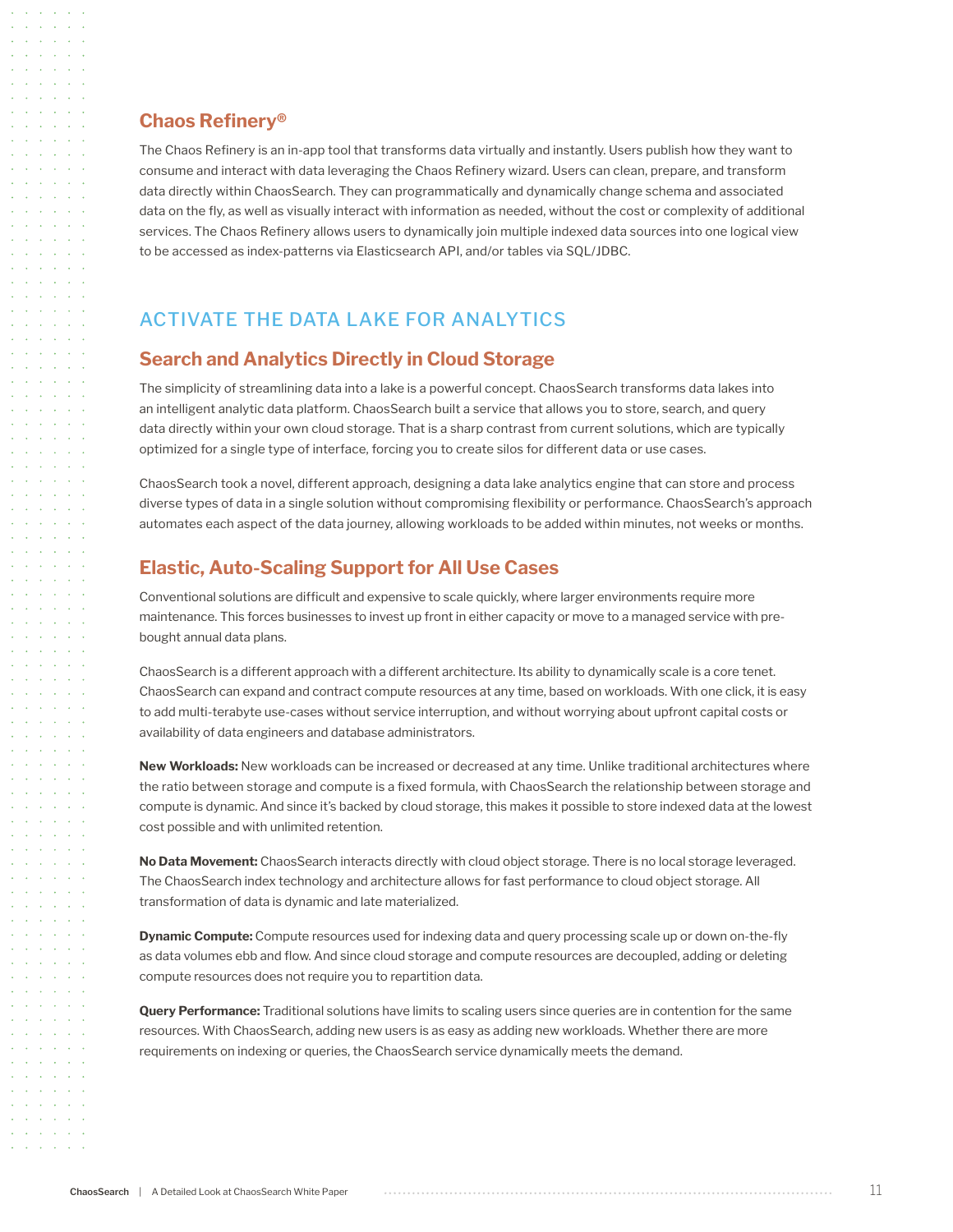# FASTER TIME TO INSIGHTS AND PERFORMANCE AT SCALE

#### **Benefits of a Fully-Managed Service**

All conventional databases require significant attention. It doesn't matter if it's Elasticsearch or a relational database, they require highly skilled personnel. This includes building and maintaining infrastructure, cleaning and prepping data, creating and maintaining indices, patching, cleaning up files, and on and on. This was manageable when workloads were smaller, but doesn't scale with today's growing data.

At ChaosSearch, we have built an intelligent and scalable service where users can focus on searching and analyzing data rather than tuning and managing infrastructure.

#### **The ChaosSearch service provides the following:**

- No infrastructure (hardware or software) to manage. With ChaosSearch you don't need to think about adding, deploying or managing hardware. There's no system to manage or software to update.
- There's no tuning required. The system is intelligent and learns from its use. It conforms, adjusts, and adapts based on system workload, and number of users.
- No need to worry about capacity planning. ChaosSearch allows you to add and subtract workloads on the fly. You are not forced into an upfront annual data plan with expensive upfront costs.
- Want to know the cost of your query before you run it? ChaosSearch's dynamic query optimization allows you to determine query cost up front based on the size of the query and response time required.
- Scaling comes easy. ChaosSearch allows you to burst, as well as enable auto-scaling to match compute capacity to query load, without manual intervention.

If Our SRE teams used to struggle with managing<br>the vast amount of logs it takes to support<br>millions of users in real time in a consistent<br>manner across all our product lines With the vast amount of logs it takes to support millions of users in real time in a consistent manner across all our product lines. With ChaosSearch, we are able to use a singular solution for our various logs without the hassle of managing the logging tools as well."

#### **Joel Snook**

Director, DevOps Engineering, Blackboard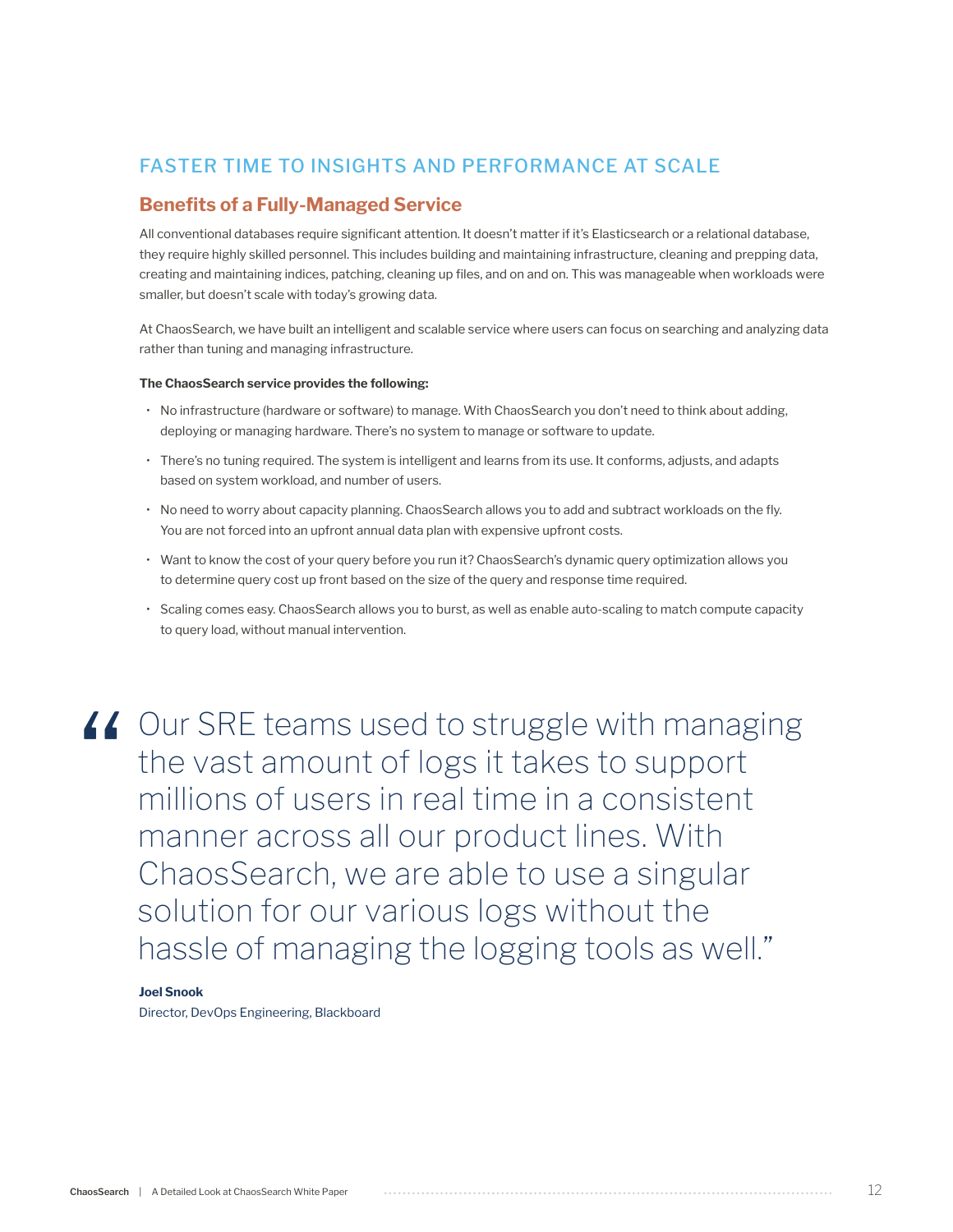#### **Architected for Cloud Consumption**

**There is no need for expensive, upfront data plans.** Yesterday's model of licensing and/or purchasing software and hardware as an upfront CAPEX doesn't make any sense in the era of the cloud. ChaosSearch is delivered as a fully-managed service. Due to a unique architecture and approach, ChaosSearch is up to 80% less expensive than comparable search or relational analytics solutions.



**Cost Comparison – 1,500 GB/Day**

**Solution & Data Retention**

ChaosSearch is up to 80% less expensive than comparable solutions.

#### WHAT'S NEXT

The ChaosSearch service is backed by powerful new technology and architecture designed for multiple use cases and deployment options. Initial focus is on the inherent challenges of live and historical log and event analysis where existing solutions are truly cost prohibited. However, this platform has uniquely married storage and analytics with a data lake philosophy, where analysis can be performed in-place, without the heavy lift, and at an extremely low cost. The possibilities are endless!

We spent too much time & money<br>
maintaining our ELK stack and star<br>
look at managed services to handle<br>
logging events We could not justify maintaining our ELK stack and started to look at managed services to handle our logging events. We could not justify the costs we were getting back from other solutions until we found ChaosSearch."

#### **Jason Standiford**

VP Engineering at Revinate